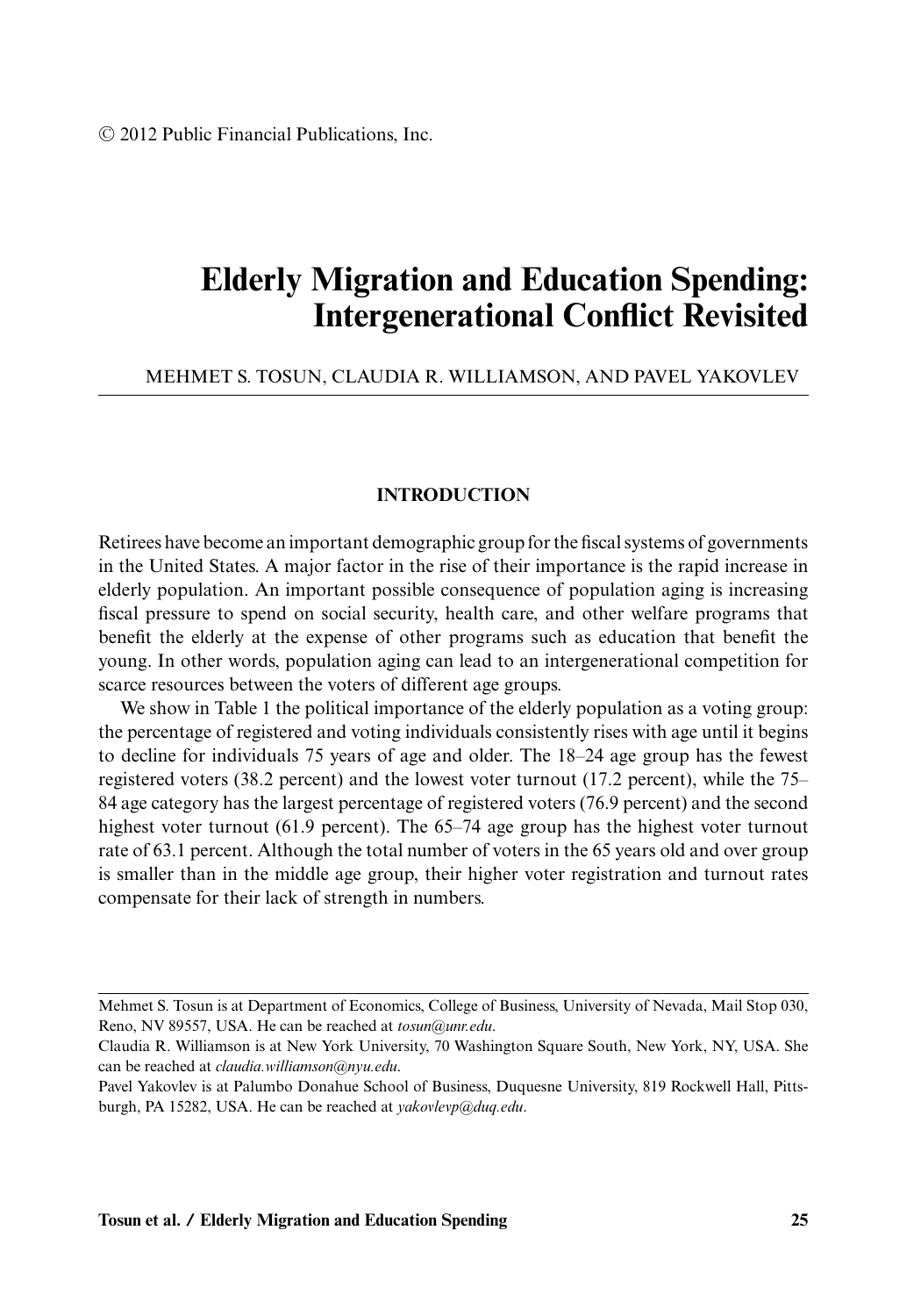|                   |              | <b>Total population</b> |                |                       |         |
|-------------------|--------------|-------------------------|----------------|-----------------------|---------|
| Age               | <b>Total</b> | Reported registered     |                | <b>Reported voted</b> |         |
|                   |              | <b>Number</b>           | <b>Percent</b> | <b>Number</b>         | Percent |
| $18-24$ years     | 27,377       | 10,470                  | 38.2           | 4,697                 | 17.2    |
| $25-34$ years     | 38,512       | 19,339                  | 50.2           | 10,450                | 27.1    |
| $35-44$ years     | 43,716       | 26,214                  | 60.0           | 17,569                | 40.2    |
| $45-54$ years     | 40.043       | 27,006                  | 67.4           | 20.088                | 50.2    |
| $55-64$ years     | 26,881       | 19,424                  | 72.3           | 15,432                | 57.4    |
| $65-74$ years     | 17,967       | 13,681                  | 76.1           | 11,339                | 63.1    |
| $75 - 84$ years   | 12,287       | 9,446                   | 76.9           | 7.600                 | 61.9    |
| 18 years and over | 210,421      | 128,154                 | 60.9           | 88,903                | 42.3    |
| 65 year and over  | 30,254       | 23,127                  | 76.4           | 18,939                | 62.6    |
| 85 year and over  | 3,640        | 2,573                   | 70.7           | 1,729                 | 47.5    |
| 75 years and over | 15,925       | 12,020                  | 75.5           | 9,328                 | 58.6    |

**TABLE 1 Voting Statistics in November 2002, Total United States (in Thousands)**

*Source*: U.S. Census Bureau, Current Population Survey, November 2002.

The aforementioned voter statistics reveal the importance of elderly constituents in a competitive political environment. Slavov<sup>1</sup> demonstrates that government expenditures tend to be biased in favor of the elderly because they are easier to sustain politically due to an asymmetric distribution of benefits that generate broad political support for large transfers to older individuals. This could lead to lower public spending on education if the elderly do not see direct benefits from current education spending. In that case, they can effectively impose their preferences for lower education spending through the political process. This, in turn, could be detrimental to future economic growth.<sup>2</sup> However, there could be important positive fiscal impacts from retirees as well. First, most of retirees' social insurance expenditures are financed mainly by the federal government.<sup>3</sup> This could create positive economic impact (mainly through job creation and wages), which in turn leads to positive revenue impact for state and local governments. Additionally, elderly migrants, as

<sup>1.</sup> Sita Nataraj Slavov, "Age Bias in Fiscal Policy: Why Does the Political Process Favor the Elderly?" *Topics in Theoretical Economics* 6, no. 1 (2006), Article 11: 1–37.

<sup>2.</sup> See A. Razin, E. Sadka, and P. Swagel, "The Aging Population and the Size of the Welfare State," *Journal of Political Economy* 110, no. 4 (2002): 900–918; Mark Gradstein and Michael Kaganovich, "Aging Population and Education Finance," *Journal of Public Economics* 88, no. 12 (2004): 2469–2485; Douglas J. Holtz-Eakin, Mary E. Lovely, and Mehmet S. Tosun, "Generational Conflict, Fiscal Policy and Economic Growth," *Journal of Macroeconomics* 26, no. 1 (2004): 1–23; and Mehmet S. Tosun, "Endogenous Fiscal Policy and Capital Market Transmissions in the Presence of Demographic Shocks." *Journal of Economic Dynamics and Control* 32, no. 6 (2008): 2031–2060, for recent studies that addressed this issue.

<sup>3.</sup> The main exception to this is Medicaid, which is a program financed jointly by the federal and state governments.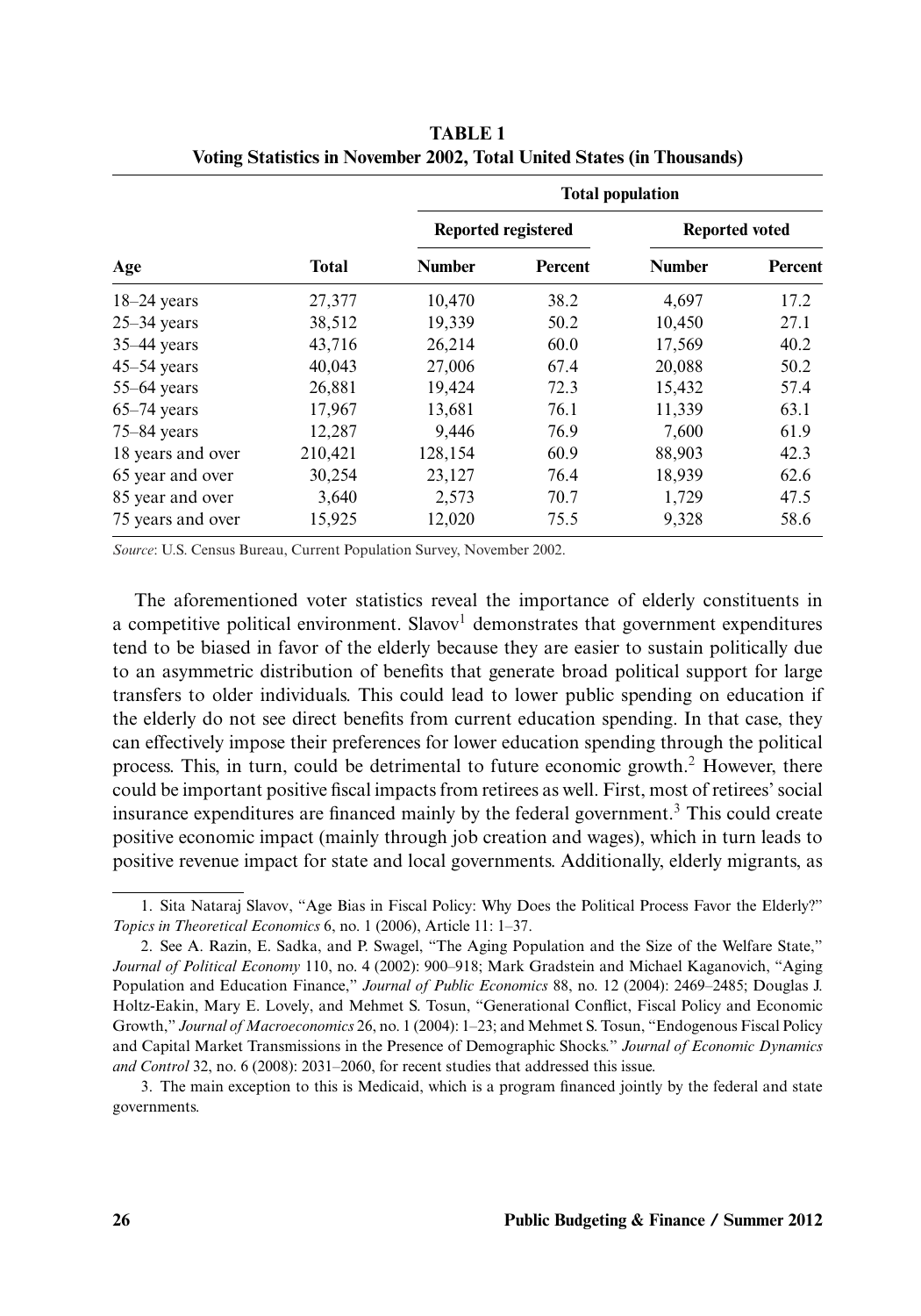empty nesters do not impose a burden on the cost of public education compared to migrants with school-age children, particularly in places where public schools are operating at full capacity.4 On the other hand, while elderly themselves are less likely to commit crimes, the empirical evidence suggests that they attract crime (particularly property crime) leading to higher crime rates in the places they move to.<sup>5</sup> Due to these opposing influences, the net effect of elderly migration on education spending is not clear. Poterba<sup>6</sup> was one of the first to test the intergenerational conflict hypothesis using longitudinal panel data of state K-12 education spending. Poterba documents a negative effect from population aging on government spending on K-12 education.

This study aims to provide new evidence on the intergenerational conflict by addressing the problem of reverse causality, controlling for spatial dependence, utilizing migration rates rather than percentage of elderly population, and controlling for age heterogeneity in preferences.<sup>7</sup> Like Conway and Rork, $\delta$  we take advantage of the available longitudinal panel data in addressing the reverse causality problem that complicates the estimation of the relationship between state fiscal policy and elderly migration. In addition, we test for the presence of intergenerational conflict using county-level data. We present newer and more detailed evidence that supports Poterba's<sup>9</sup> original conclusions despite some recent findings to the contrary as discussed below. However, our results suggest that preferences for education spending of elderly migrants vary with their age.

#### **PREVIOUS STUDIES**

Elderly migration patterns have been widely examined in the gerontology, demography, and economics literatures. Studies used different data approaches such as microunit and aggregate datasets, and focused on different aspects or determinants of migration such as state and local fiscal policy and amenities among others. Examples to such studies are

<sup>4.</sup> Another argument for the possible positive link between the elderly and the education systems is the promotion of successful aging in communities through greater involvement of the elderly in local education.

<sup>5.</sup> See Karen Smith Conway and Jonathan C. Rork, "No Country for Old Men (or Women)—Do State Tax Policies Drive Away the Elderly?" 2011, Manuscript, for recent evidence on this.

<sup>6.</sup> James M. Poterba, "Demographic Structure and the Political Economy of Public Education," *Journal of Policy Analysis and Management* 16, no. 1 (1997): 48–66.

<sup>7.</sup> Although important, this study does not address the question of why retirees move (see Tomas Jensen and Steven Deller, "Spatial Modeling of the Migration of Older People with a Focus on Amenities," *The Review of Regional Studies* 37, no. 3 (2007): 303–343). Instead, we focus on possible migration effects on education spending. We recognize other factors such as amenities may determine migration flows and we control for this partly by employing state dummies in the empirical exercise.

<sup>8.</sup> Karen Smith Conway and Jonathan C. Rork, "State 'Death' Taxes and Elderly Migration—The Chicken or the Egg?" *National Tax Journal* LIX, no. 1 (2006): 97–128.

<sup>9.</sup> James M. Poterba, "Demographic Change, Intergenerational Linkages, and Public Education," *American Economic Review* 88, no. 2 (1998): 315–320.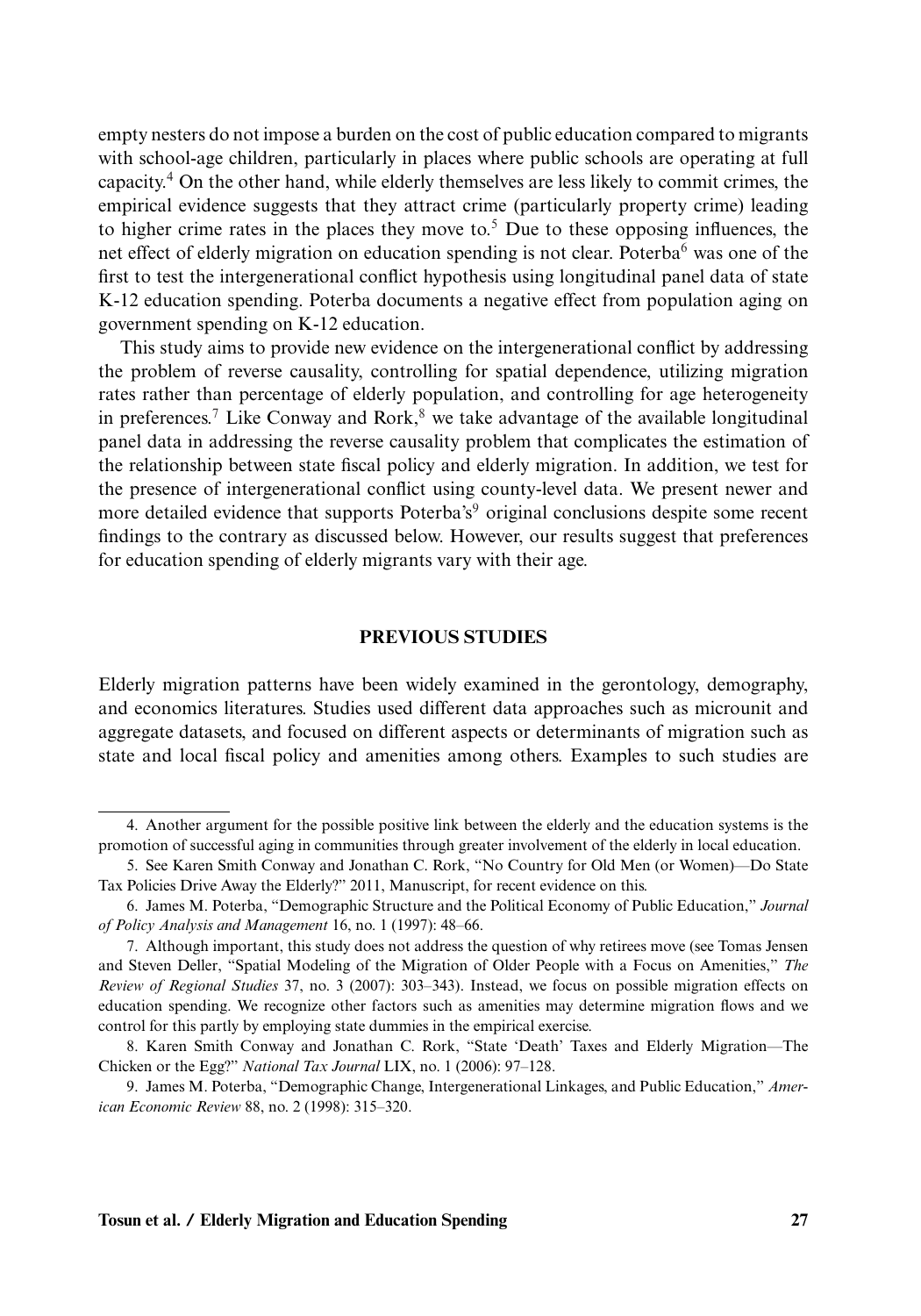Longino,<sup>10</sup> Longino and Serow,<sup>11</sup> Gale and Heath,<sup>12</sup> Duncombe et al.,<sup>13</sup> Longino and Bradley,<sup>14</sup> Jensen and Deller,<sup>15</sup> and Conway and Rork.<sup>16</sup>

Several other studies that are more directly related to our paper also show evidence of a negative association between an aging population and education spending, suggesting the elderly may not want to bear financing responsibilities for public education.<sup>17–19</sup> Other studies do not support this finding.<sup>20</sup> Ladd and Murray<sup>21</sup> find no evidence in favor of the intergenerational conflict at the county level, while Harris et al.<sup>22</sup> find such evidence in school district data. Button<sup>23</sup> examines the voting behavior in tax referenda in six Florida counties and concludes that intergenerational conflict is very prevalent in education-related issues. Brunner and Balsdon<sup>24</sup> provide evidence on intergenerational conflict based on survey data from California, where support for local school district spending decreases with age. On the other hand, Deller and Walzer<sup>25</sup> find a much weaker evidence of such generational conflict in a survey of residents in rural Illinois that reveals retirees' support

23. Button (1992).

24. Eric Brunner and Ed Balsdon, "Intergenerational Conflict and the Political Economy of School Spending," *Journal of Urban Economics* 56 (2004): 369–388.

25. Steven C. Deller and Norman Walzer, "The Effects of an Aging Rural Population on the Financing of Rural Public Education," *Journal of Research in Rural Education* 9, no. 2 (1993): 104–114.

<sup>10.</sup> Charles F. Longino, "Going Home: Aged Return Migration in the United States 1965-70," *Journal of Gerontology* 34, no. 5 (1979): 736–745.

<sup>11.</sup> Charles F. Longino and William J. Serow, "Regional Differences in the Characteristics of Elderly Return Migrants," *Journal of Gerontology* 47, no. 1 (1992): 38–43.

<sup>12.</sup> Lewis R. Gale and Will C. Heath, "Elderly Internal Migration in the United States Revisited," *Public Finance Review* 28, no. 2 (2000): 153–157.

<sup>13.</sup> William Duncombe, Mark Robbins, and Douglas A. Wolf, "Retire to Where? A Discrete Choice Model of Residential Location," *International Journal of Population Geography* 7 (2001): 281–293.

<sup>14.</sup> Charles F. Longino and D. Bradley, "A First Look at Retirement Migration Trends in 2000," *The Gerontologist* 43, no. 6 (2003): 904–907.

<sup>15.</sup> Jensen and Deller (2007).

<sup>16.</sup> Conway and Rork (2011).

<sup>17.</sup> David Brunori, *Local Tax Policy: A Federalist Perspective*. (Washington, DC: The Urban Institute Press, 2003).

<sup>18.</sup> James W. Button, "A Sign of Generational Conflict: The Impact of Florida's Aging Voters on Local School and Tax Referenda," *Social Science Quarterly* 73, no. 4 (1992): 786–797.

<sup>19.</sup> Brunori (2003); Button (1992); Richard J. Reeder and Nina L. Glasgow, "Nonmetro Retirement Counties' Strengths and Weaknesses," *Rural Development Perspectives* 6, no. 2 (February 1990): 12–17. This result could be driven by the possibility that the elderly have different preferences for and against specific taxes. For example, they may have a strong dislike for property taxes, the primary source of education spending.

<sup>20.</sup> Walter A. Rosenbaum and James W. Button, "Is There Gray Peril?: Retirement Politics in Florida," *The Gerontologist* 29, no. 3 (1989): 300–306; James W. Button and Walter A. Rosenbaum, "Seeing Gray: School Bond Issues and the Aging in Florida," *Research on Aging* 11, no. 2 (1989): 158–173.

<sup>21.</sup> Helen F. Ladd and Sheila E. Murray, "Intergenerational Conflict Reconsidered: County Demographic Structure and the Demand for Public Education," *Economics of Education Review* 20, no. 4 (2001): 343–357.

<sup>22.</sup> Amy R. Harris,William N. Evans, and RobertM. Schwab, "Education Spending in an Aging America," *Journal of Public Economics* 81, no. 3 (2001): 449–472.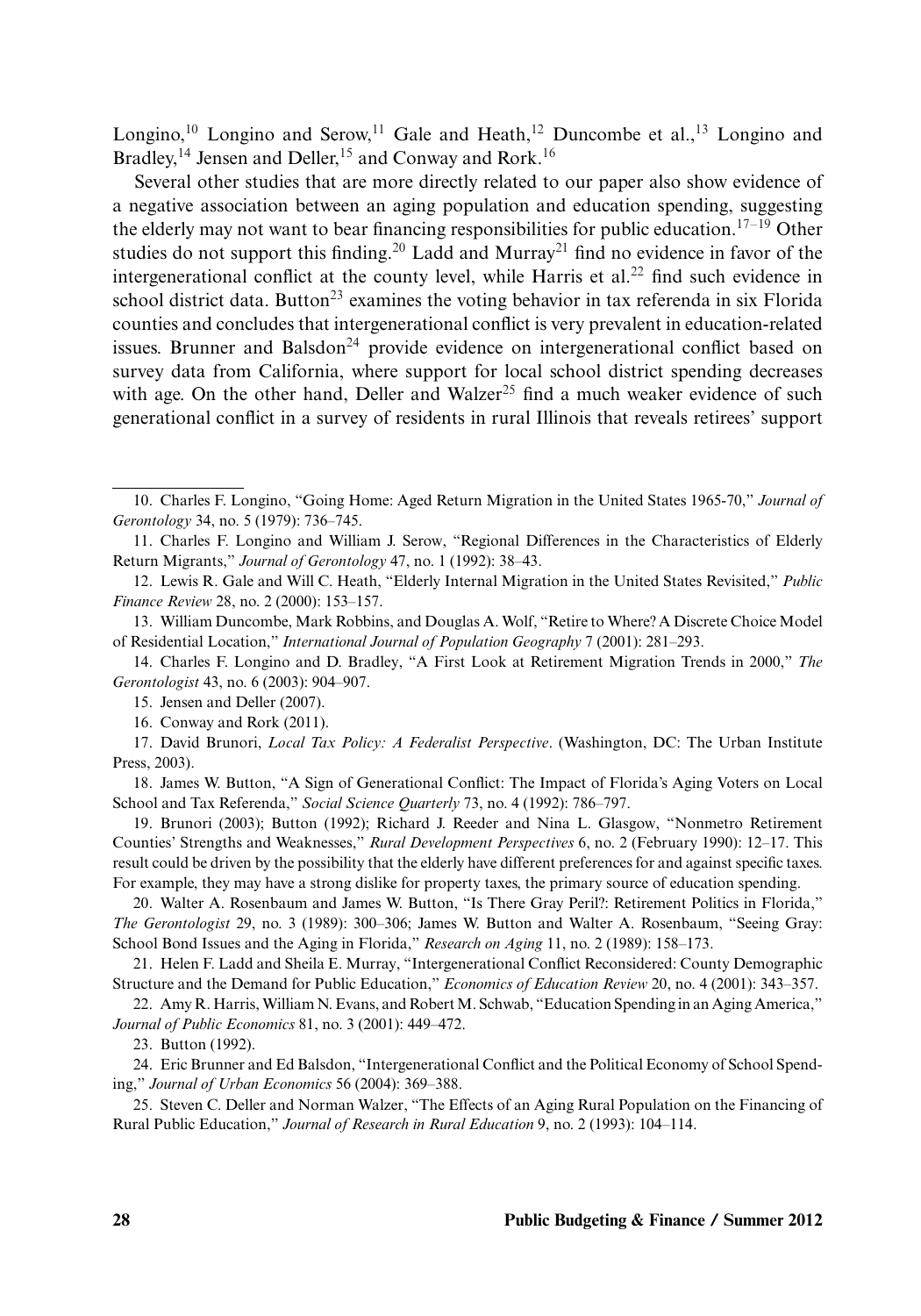for local education spending, albeit at a lower level than nonretirees. Clark et al.<sup>26</sup> examine the willingness of later life migrants to support education using a survey conducted in a retirement destination county (Cumberland County) in Tennessee. The survey suggests that retirees are in fact more supportive of local education than other residents. Fried et al.<sup>27</sup> argue that elderly could play an important role by supporting education, and thereby promote successful aging in communities. Among the studies that address the overall fiscal impact of the elderly population, Shields et al. $^{28}$  examine a rural area in Wisconsin and find that while the exact impacts vary by income and household size, all elderly groups bring positive net fiscal impacts for local governments. Stallman et al.<sup>29</sup> also find an overall positive fiscal impact from the elderly in Wisconsin where "the increased local government expenditures are covered by the increased revenues." Serow<sup>30</sup> provides an extensive review of the literature from North America and points out that most studies on the economic (and fiscal) effects of retiree migration have a short-term focus and tend to emphasize the positive effects of such migration. He concludes by saying there is need for longitudinal studies that examine long-term effects.

The apparent lack of consensus on the intergenerational conflict may be attributed to an endogeneity problem. Elderly migration can influence state K-12 education spending, which in turn could influence elderly migration decisions.<sup>31</sup> Farnham and Sevak<sup>32</sup> provide evidence from the Health and Retirement Study (HRS) that households move to areas with lower per pupil expenditures and reduce their property tax liability by \$115 on average. Gale and Heath<sup>33</sup> find that elderly prefer states where wage earners carry more of the burden in financing publicly provided goods. On the other hand, Conway and Rork $34$  find that elderly

<sup>26.</sup> Christopher D. Clark, Dayton M. Lambert, William M. Park, and Michael D. Wilcox, "Willingness to Fund Public Education in a Rural, Retirement Destination County," *Journal of Research in Rural Education* 24, no. 6 (2009): 1–16.

<sup>27.</sup> Linda P. Fried, Marc Freedman, Thomas E. Endres, and Barbara Wasik, "Building Communities That Promote Successful Aging." *Western Journal of Medicine* 167, no. 4 (1997): 216–219.

<sup>28.</sup> Martin Shields, Judith I. Stallman, and Steven C. Deller, "The Economic and Fiscal Impacts of the Elderly on a Small Rural Region," *Journal of the Community Development Society* 34, no. 1 (2003): 85–106.

<sup>29.</sup> Judith I. Stallmann, Steven C. Deller, and Martin Shields, "The Economic and Fiscal Impact of Aging Retirees on a Small Rural Region," *The Gerontologist* 39, no. 5 (1999): 599–610.

<sup>30.</sup> William J. Serow, "Economic Consequences of Retiree Concentrations: A Review of North American Studies," *The Gerontologist* 43, no. 6 (2003): 897–903.

<sup>31.</sup> Studies by Richard J. Cebula, "A Brief Empirical Note on the Tiebout Hypothesis and State Income Tax Policies," *Public Choice* 67, no. 1 (1990): 87–89; Karen S. Conway and Andrew J. Houtenville, "Do the Elderly 'Vote with Their Feet'?" *Public Choice* 97, no. 4 (1998): 663–685 and Karen S. Conway and Andrew J. Houtenville, "Elderly Migration and State Fiscal Policy: Evidence from the 1990 Census Migration Flows," *National Tax Journal* 54, no. 1 (2001): 103–123; Karen S. Conway and Jonathan C. Rork. "Diagnosis Murder: The Death of State Death Taxes," *Economic Inquiry* 42, no. 4 (2004): 537–559; Conway and Rork (2006); and Martin Farnham and Purvi Sevak, "Local Fiscal Policy and Retiree Migration: Evidence from the Health and Retirement Study" (2002) explore these reverse causality issues.

<sup>32.</sup> Purvi Sevak and Martin Farnham, "Local Fiscal Policy and Retiree Migration: Evidence from the Health and Retirement Study," *Hunter College Department of Economics Working Papers,* 02/7 (New York, NY: 2002).

<sup>33.</sup> Gale and Heath (2000).

<sup>34.</sup> Conway and Rork (2004, 2006).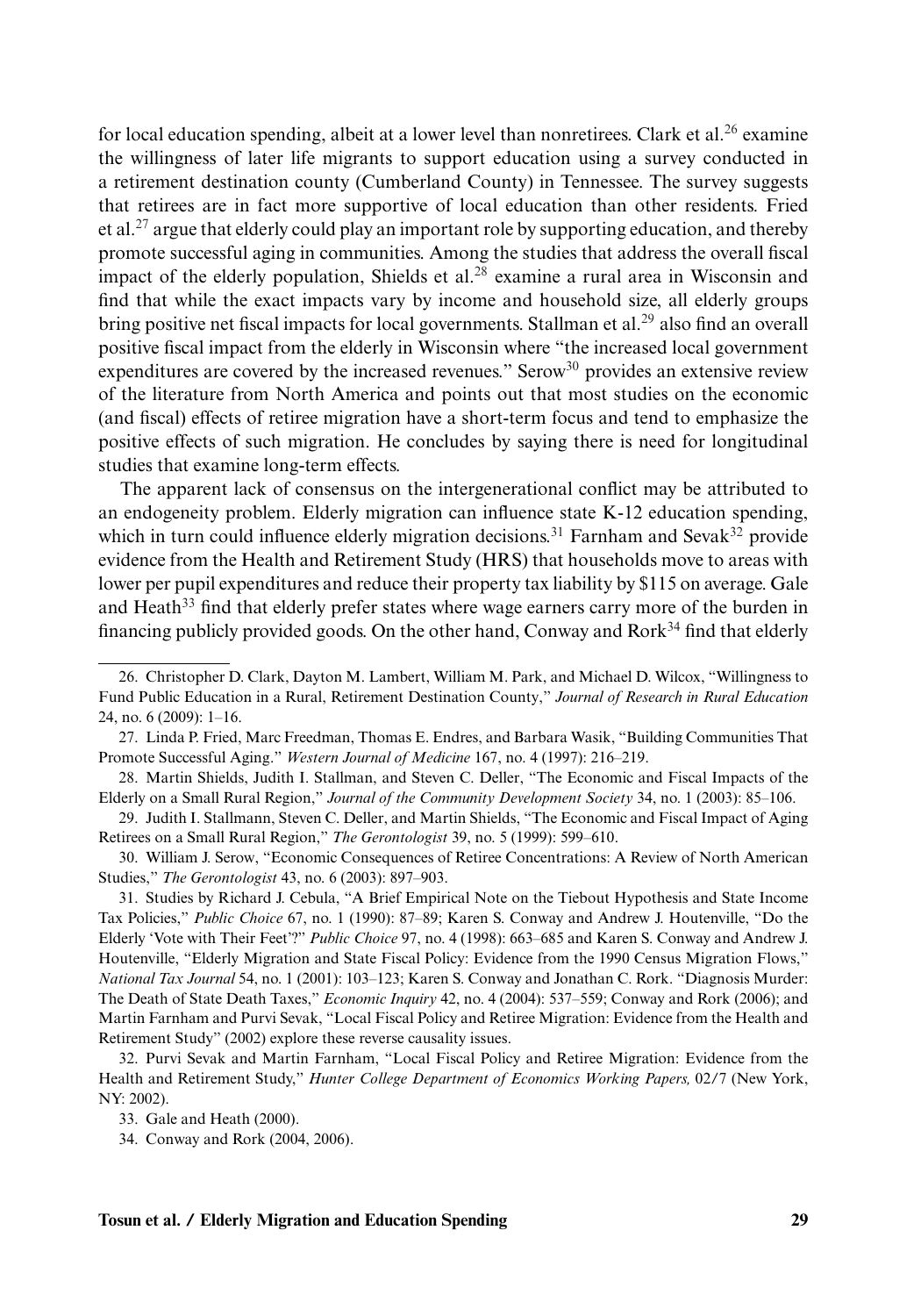migration is likely to cause or influence changes in state tax policy rather than be influenced by them. Similarly, Voss et al.<sup>35</sup> discover that estate taxes do not seem to influence elderly outmigration, while Newbold<sup>36</sup> finds that onward migrants are more sensitive to physical amenities than public expenditures and taxation.

The empirical evidence on the intergenerational conflict is further complicated by the fact that it is not only the size of the elderly population but also their heterogeneity in preferences that could have different implications for education spending. According to He and Schachter,  $3^7$  the mobility of older population differs significantly by age, sex, and region. For example, the young old (people 65–74 years old) are more likely to move to a different state compared to the older old, particularly the oldest old (people 85 years and over). In addition, the population 55–64 years old has mobility patterns similar to the young old group (people 65–74 years old). Hence, it is particularly useful to examine the migratory effects of different elderly age groups on education spending. This heterogeneity in education spending preferences across elderly age groups is not widely examined in previous studies. This paper fills the void.

#### *Data, Empirical Methodology, and Results*

In this section, we test the intergenerational conflict hypothesis regarding K-12 education spending using U.S. county-level data. There are a few important aspects about the county dataset that are worth mentioning. The county dataset is a cross-section of counties from 48 continental United States and the District of Columbia. Several missing observations and outliers were detected and excluded from the county sample resulting in a total of 2,952 usable observations. Variable sources are available in Appendix and variable summary statistics in Table 2.38

The elderly migration data come from the PUMS dataset that contains county-level data on elderly migrants for several age categories such as 55–64, 65–74, 75–84, and 85 and older as opposed to just a single category of migrants 65 years of age and older. The ability to examine the heterogeneity of preferences for education across different elderly age groups at the county level is the most novel aspect of our paper. In Poterba's<sup>39</sup> own words:

One drawback of analyzing state-level data on spending and demographics is that many of the critical decisions on spending levels are made by voters in local jurisdictions. State average spending levels therefore conceal substantial heterogeneity within states.

<sup>35.</sup> Paul R. Voss, Ronald J. Gunderson and Robert Manchin, "Death Taxes and Elderly Interstate Migration," *Research on Aging* 10 (1988): 420–450.

<sup>36.</sup> K. Bruce Newbold, "Determinants of Elderly Interstate Migration in the United States, 1985–1990," *Research on Aging* 18 (1996): 451–476.

<sup>37.</sup> Wan He and Jason P. Schachter, "Internal Migration of the Older Population: 1995 to 2000," *Census 2000 Special Reports CENSR-10* (Washington, DC: U.S. Department of Commerce, U.S. Census Bureau, 2003).

<sup>38.</sup> Our analysis reveals no alarming collinearity among the regressors included in the regressions.

<sup>39.</sup> Poterba (1997:5).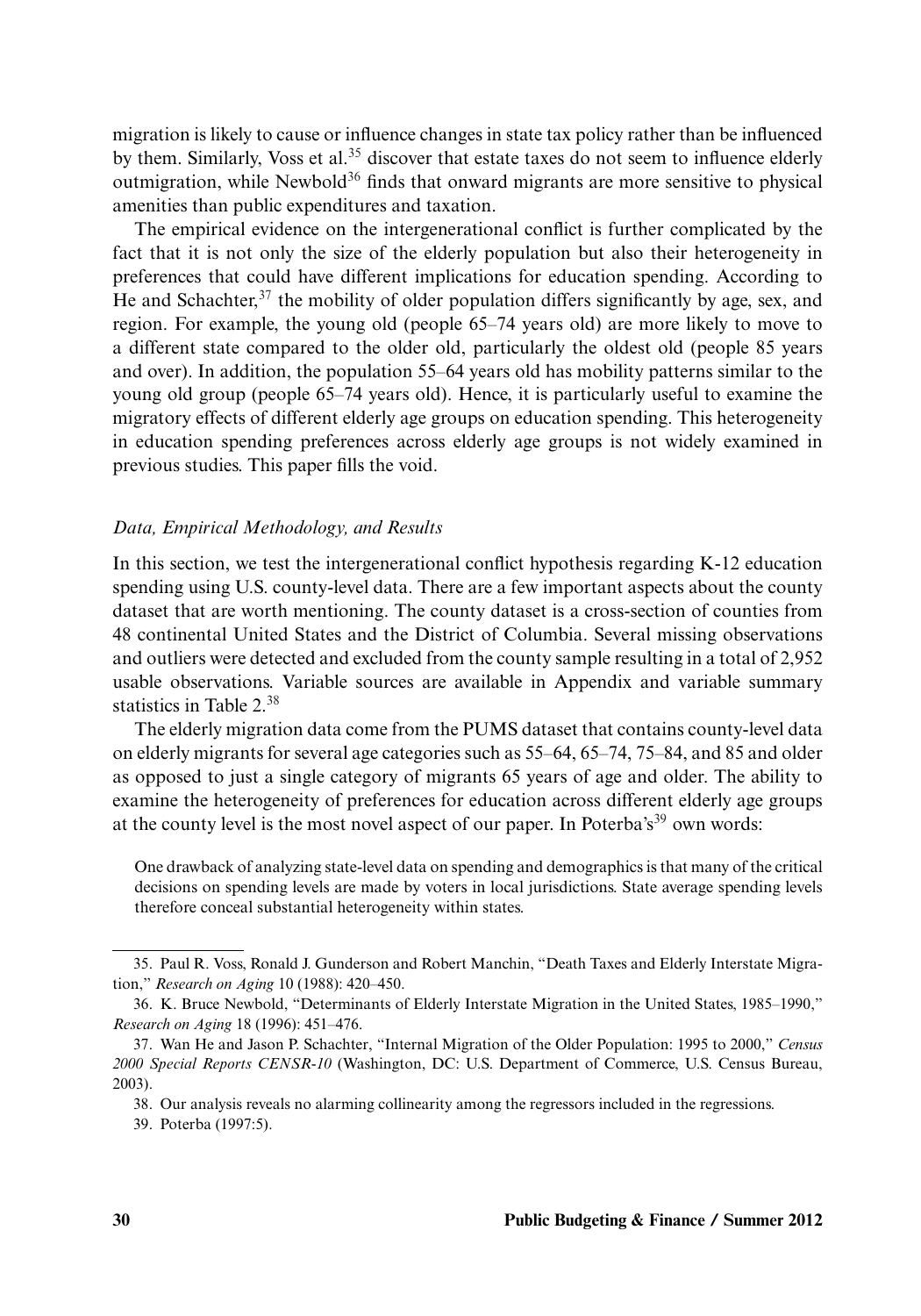|                  |                                                                                                       | Mean       | <b>Standard</b><br>deviation |
|------------------|-------------------------------------------------------------------------------------------------------|------------|------------------------------|
|                  |                                                                                                       |            |                              |
| <b>ED</b>        | Education spending per pupil                                                                          | \$8,959    | \$2,158                      |
| Y                | Per capita personal income                                                                            | \$24,685   | \$5,051                      |
| <b>OWNERS</b>    | Homeownership rate                                                                                    | 75%        | $7\%$                        |
| <b>NONWHITE</b>  | Percent of nonwhite population                                                                        | $12\%$     | 15%                          |
| <b>URBAN</b>     | Percent of urban population                                                                           | 40%        | 30%                          |
| <b>AID</b>       | Revenue from federal government, per<br>capita                                                        | \$11,128   | \$46,565                     |
| <b>UNEMP</b>     | Unemployment rate                                                                                     | $5.61\%$   | $1.53\%$                     |
| <b>COLLEGE</b>   | Educational attainment, percent of<br>persons 25 years and over with a<br>bachelor's degree or higher | 16.18%     | 7.31%                        |
| <b>HV</b>        | Median value of owner occupied<br>housing                                                             | \$82,091   | \$37,465                     |
| <b>SD</b>        | School districts per capita                                                                           | 0.0002     | 0.0005                       |
| <b>INMIG65</b>   | Net inmigration rate for population 65<br>and older                                                   | $-0.00003$ | 0.0048                       |
| INMIG5564        | Net inmigration rate for population<br>55-64 years old                                                | 0.0021     | 0.0052                       |
| INMIG6574        | Net inmigration rate for population<br>65-74 years old                                                | 0.0005     | 0.0030                       |
| <b>INMIG7584</b> | Net inmigration rate for population<br>75-84 years old                                                | $-0.0004$  | 0.0023                       |
| <b>INMIG85</b>   | Net inmigration rate for population 85<br>and older                                                   | $-0.0002$  | 0.0024                       |

**TABLE 2 Summary Statistics for the Variables Used in County-Level Regressions**

Poterba<sup>40</sup> also notes that cross-country data may not reveal an obvious relationship between the share of the elderly in the population and the share of government spending devoted to the elderly or children. Hence, the cross-country and state-level studies may yield ambiguous results due to too much aggregation and inability to explore age heterogeneity in preferences for education spending among elderly migrants. Thus, our county-level analysis may provide a more detailed understanding of the differences in elderly preferences for education across several elderly subgroups.

We rely on Poterba's<sup>41</sup> log-linear model specification, originally fitted to state-level data, to test the effect of 1995–2000 elderly net inmigration on 2003 county-level K-12 education spending for several elderly age groups. The baseline linear model is shown in the equation below (all variables are in natural logarithms except for INMIG).

<sup>40.</sup> Poterba (1997).

<sup>41.</sup> Poterba (1997).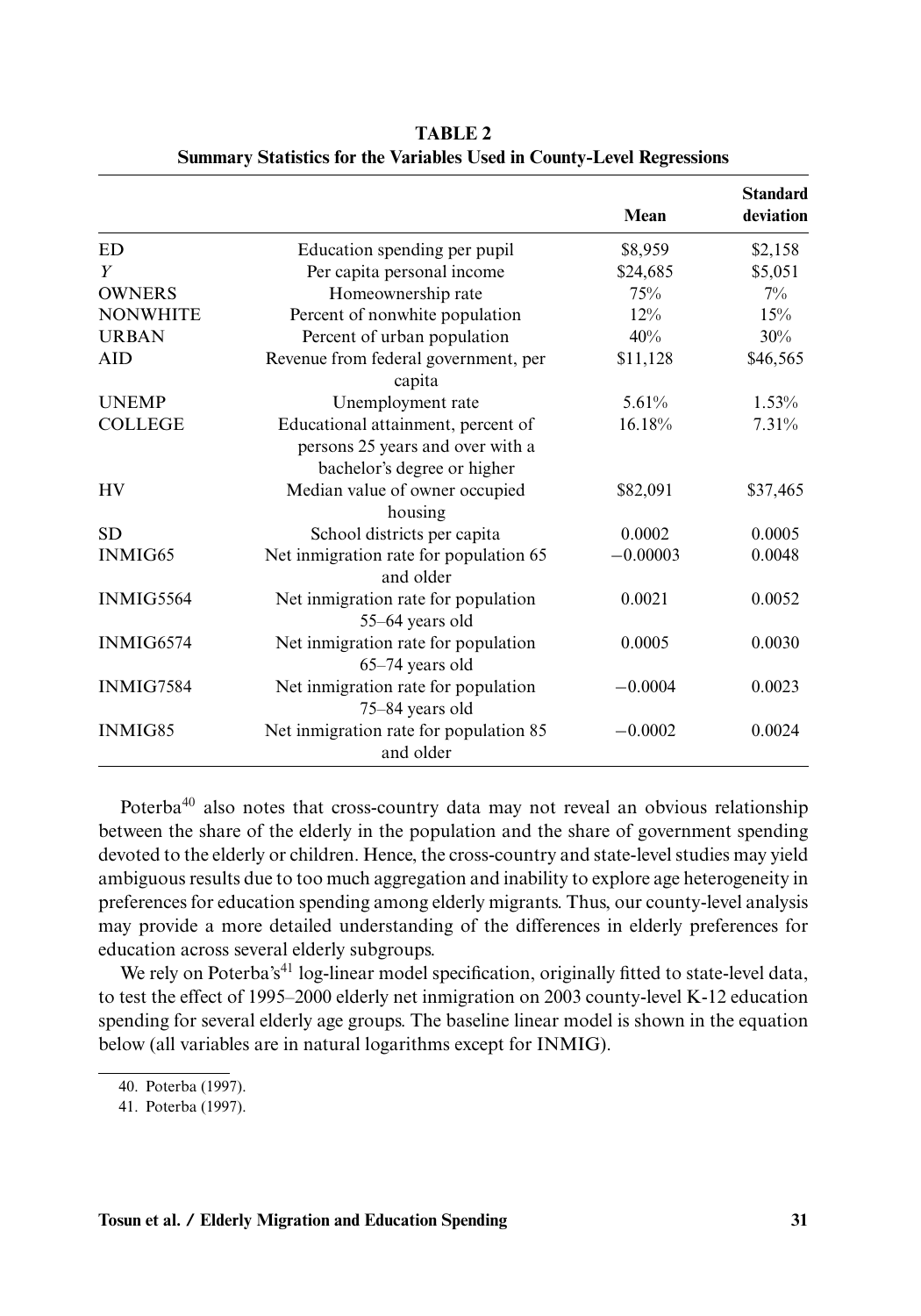$$
ED_i = \beta_0 + \beta_1 \text{INMIG65}_i + \beta_2 \text{YOUNG}_i + \beta_3 \text{OLD}_i + \beta_4 Y_i + \beta_5 \text{AID}_i + \beta_6 \text{OWNERS}_i + \beta_7 \text{NONWHITE}_i + \beta_8 \text{URBAN}_i + u_j + \varepsilon_i
$$
\n(1)

where ED is real per pupil public spending on K-12 education in county *i*, *Y* is real per capita income, YOUNG is the percentage of population 15 years of age or younger, OLD is the percentage of population 65 years of age or older, AID is real federal aid per capita, OWNERS is the percentage of home owners, NONWHITE is the percentage of nonwhite population, URBAN is the percentage of urban population, INMIG65 is the net inmigration rate of population over 65 years old, *u* is state fixed effects for each state  $j = 1$ ,  $\ldots$ , 47, and  $\varepsilon$  is the disturbance term.<sup>42</sup>

Poterba<sup>43</sup> obtains a negative coefficient estimate for OLD and interprets it as evidence of the intergenerational conflict in education spending. In this study, we test the intergenerational conflict hypothesis at the county level using net inmigration (INMIG) rates for several elderly age groups  $(65+, 55-64, 65-74, 75-84,$  and  $85+)$ , which has not been done before. The net inmigration rate is calculated as total inmigrants minus total outmigrants during 1995–2000 divided by total county population in 1995. INMIG enters the regression model in levels rather than logarithms because it contains negative values.

There are several reasons for testing the intergenerational conflict hypothesis in education using migration rates rather than elderly population shares as in Poterba.<sup>44</sup> First, population shares appear to display stronger correlations with the other regressors in the model compared to migration rates. Second, as a variable, elderly migrants are more likely to have an exogenous causal effect on state fiscal policies than elderly population shares.<sup>45</sup> Third, we think that the use of migration flow rates allows for a more pertinent test of the intergenerational conflict hypothesis since the existing elderly population shares consist primarily of the elder nonmovers with different preference for public education spending. The decision whether or not to support public education may differ significantly across elderly movers and nonmovers given that nonmovers tend to be older, less wealthy (i.e., subject to lower tax rates perhaps), and more attached to the area because of the relatives (grandchildren enrolled in the public school system, etc).

First, we test the intergenerational hypothesis for the 65 and older age group by estimating equation (1) via ordinary least squares (OLS). Second, we test the hypothesis by estimating a system of equations via three-stage least squares (3SLS) where the elderly migration rate is treated as endogenous equation (2). Third, we test the hypothesis using a combination of 3SLS and spatial autoregressive model (SAM) in order to control for the possibility of yardstick competition among counties in providing public (education (3)). All three models include state fixed effects (i.e., state dummies). Then, we fit the  $3SLS + SAM$  estimator to

<sup>42.</sup> We try two different dependent variables, K-12 state education spending per pupil versus per capita, but find that both measures yield similar results. We prefer the per pupil measure because it yields a higher predictive power.

<sup>43.</sup> Poterba (1997).

<sup>44.</sup> Poterba (1997).

<sup>45.</sup> Conway and Rork (2006).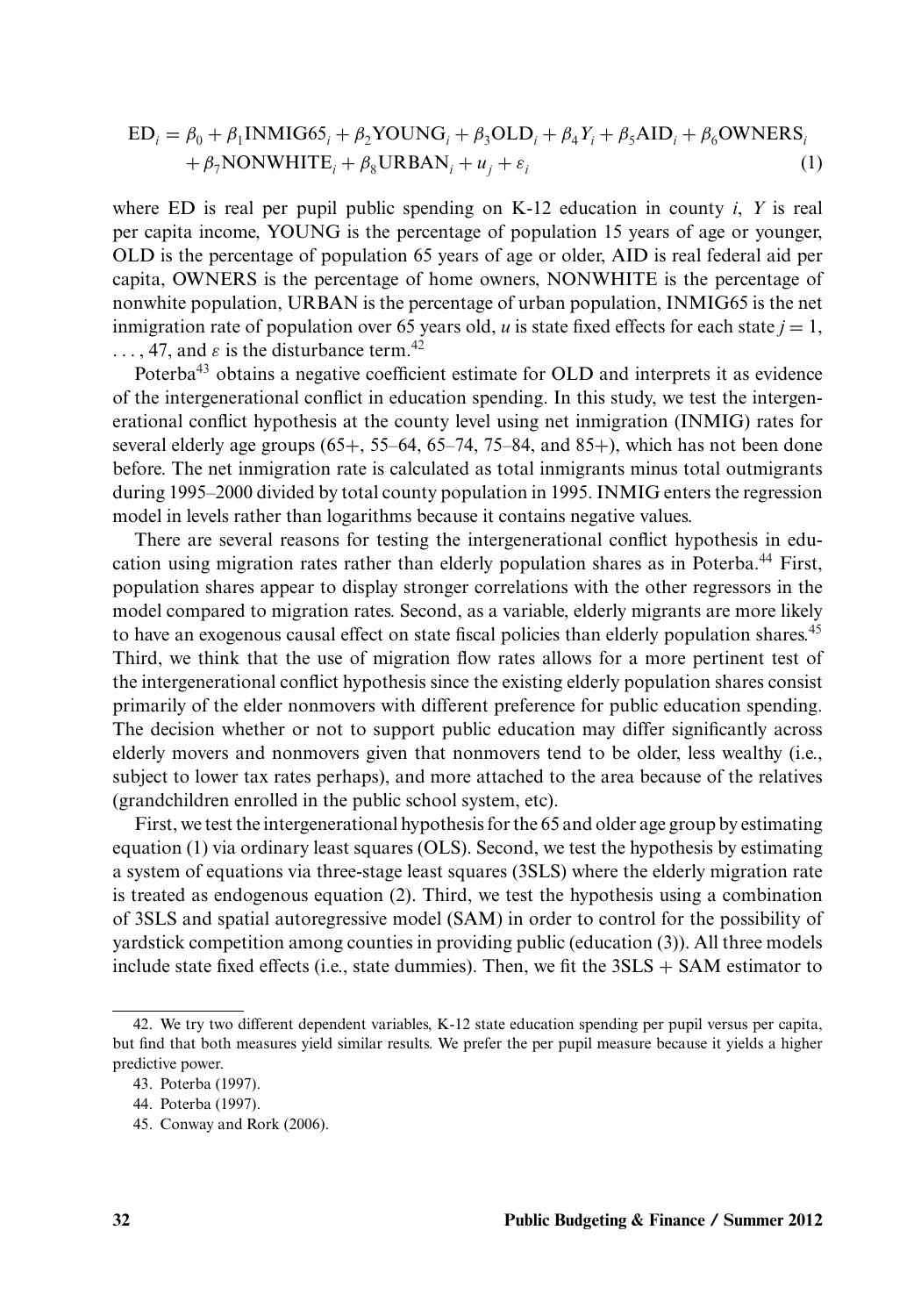every elderly age group  $(55-64, 65-74, 75-84,$  and  $85+)$  to learn how they differ in affecting public education spending. Below, we discuss how each regression technique addresses specific empirical concerns from the existing literature.

The first regression in Table 3 is estimated via OLS with robust standard errors and state fixed effects. The fixed effects intend to capture unobserved state-specific characteristics such as amenities, weather, and private school prevalence that might be pertinent to education financing and elderly migration. The OLS results indicate that the net inmigration rate for the 65 and over age group has a statistically significant negative effect on county K-12 education spending per pupil. Similar to Poterba,  $46$  we find that YOUNG and OLD have a negative, statistically significant effect on education spending. These estimates are consistent with the intergenerational conflict hypothesis.

However, the net inmigration rate, even if it is lagged as is the case here, can be endogenous in or jointly determined with tax and spending policies. The Durbin-Wu-Hausman (DWH) test indicates that INMIG65 is indeed endogenous (results available upon request). This endogeneity bias is not unique to our paper and has been an issue in previous migration studies such as Serow et al., <sup>47</sup> Fournier et al., <sup>48</sup> Conway and Houtenville, <sup>49</sup> and more recently Conway and Rork.<sup>50</sup> For these reasons, the second regression in Table 3 is estimated via 3SLS for the simultaneous system of equations shown below, where the net inmigration rate is instrumented by variables similar to those used in Conway and Rork.<sup>51</sup> The chosen instrumental variables pass the Sargan/Hansen overidentification test.

$$
ED_{i} = \beta_{0} + \beta_{1} \text{INMIG65}_{i} + \beta_{2} \text{YOUNG}_{i} + \beta_{3} \text{OLD}_{i} + \beta_{4} Y_{i} + \beta_{5} \text{AID}_{i} + \beta_{6} \text{OWNERS}_{i} + \beta_{7} \text{NONWHITE}_{i} + \beta_{8} \text{URBAN}_{i} + u_{j} + \varepsilon_{i} \n\text{INMIG65}_{i} = \gamma_{0} + \gamma_{1} \text{ED}_{i} + \gamma_{2} \text{YOUNG}_{i} + \gamma_{3} \text{OLD}_{i} + \gamma_{4} \text{NONWHITE}_{i} + \gamma_{5} \text{UNEMP}_{i} + \gamma_{6} \text{COLLEGE}_{i} + \gamma_{7} \text{HV}_{i} + \gamma_{8} \text{SD}_{i} + v_{i}
$$
(2)

where UNEMP is the unemployment rate, COLLEGE is the percentage of population with college degree or higher, HV is median housing value, SD is school districts per capita, and all other variables are as previously defined. Compared to the OLS estimates in Table 3, this 3SLS regression yields almost 12 times larger coefficient estimate for the net inmigration rate, which is also negative and statistically significant. The YOUNG and OLD coefficients are also negative and statistically significant.

<sup>46.</sup> Poterba (1997).

<sup>47.</sup> William J. Serow, Douglas A. Charity, Gary M. Fournier and David W. Rasmussen, "Cost of Living Differentials and Elderly Interstate Migration," *Research on Aging* 8, no. 2 (1986): 317–327.

<sup>48.</sup> Gary M. Fournier, David W. Rasmussen, and William J. Serow, "Elderly Migration as a Response to Economic Incentives," *Social Science Quarterly* 69, no.2 (1988): 245–260.

<sup>49.</sup> Karen S. Conway and Andrew J. Houtenville, "Elderly Migration and State Fiscal Policy: Evidence from the 1990 Census Migration Flows," *National Tax Journal* 54, no. 1 (2001): 103–123; Karen Smith Conway and Andrew J. Houtenville, "Out with the Old, In with the Old: A Closer Look at Younger versus Older Elderly Migration." *Social Science Quarterly* 84, no. 2 (2003): 309–328.

<sup>50.</sup> Conway and Rork (2006).

<sup>51.</sup> Conway and Rork (2006).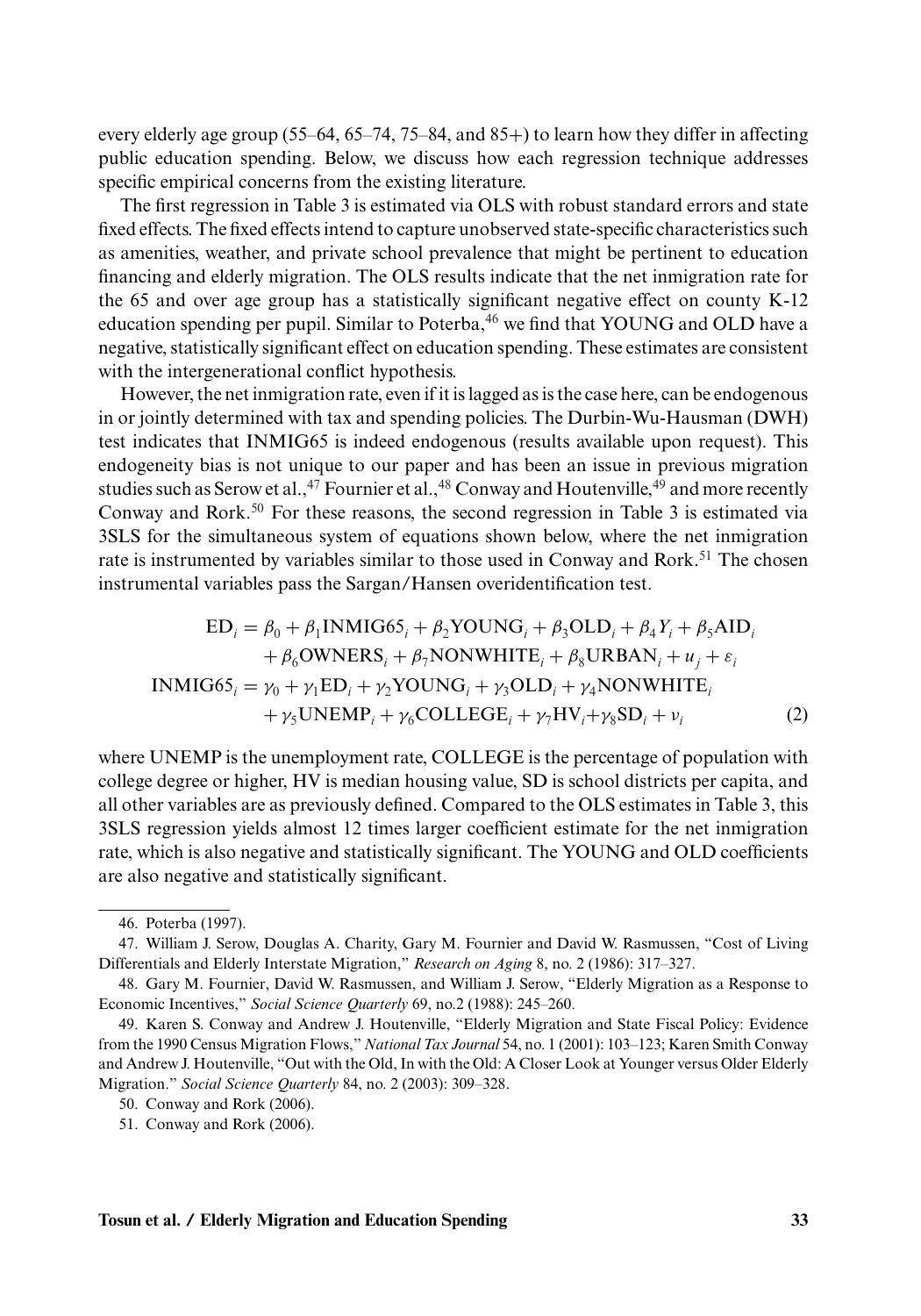|                 | <b>OLS</b> | 3SLS               | $3SLS + SAM$ |
|-----------------|------------|--------------------|--------------|
| INMIG65         | $-1.40*$   | $-16.38***$        | $-18.41***$  |
|                 | (0.7)      | (2.57)             | (2.54)       |
| <b>YOUNG</b>    | $-0.34***$ | $-0.33***$         | $-0.32***$   |
|                 | (0.03)     | (0.03)             | (0.03)       |
| <b>OLD</b>      | $-0.09***$ | $-0.08^{\ast\ast}$ | $-0.08***$   |
|                 | (0.02)     | (0.02)             | (0.02)       |
| Y               | $0.22***$  | $0.24***$          | $0.21***$    |
|                 | (0.03)     | (0.02)             | (0.02)       |
| <b>NONWHITE</b> | $-0.0001$  | 0.002              | 0.006        |
|                 | (0.004)    | (0.004)            | (0.004)      |
| <b>OWNERS</b>   | $-0.07$    | $-0.03$            | $-0.03$      |
|                 | (0.05)     | (0.04)             | (0.04)       |
| <b>URBAN</b>    | $-0.15***$ | $-0.12***$         | $-0.13***$   |
|                 | (0.02)     | (0.02)             | (0.02)       |
| <b>AID</b>      | $0.13***$  | $0.11***$          | $0.11***$    |
|                 | (0.01)     | (0.01)             | (0.01)       |
| $\rho$          |            |                    | $0.16***$    |
|                 |            |                    | (0.06)       |
| $R^2$           | 0.6125     | 0.5166             | 0.4881       |

**TABLE 3 Determinants of County K-12 Education Spending per Pupil (2003)**

*Note:* All variables are in logarithms except for the net inmigration rate. Robust standard errors are in parentheses. Significance level: \*\* at 1%, \* at 5%. Constant and state fixed effects are not reported. The sample consists of observations for counties from 48 continental United States (excluding Alaska and Hawaii) and District of Columbia. Missing observations and outliers were dropped from the sample resulting in a total of 2,952 usable observations. 3SLS+SAM is a three-stage least squares regression that includes a spatially lagged dependent variable predicted in a separate regression by its own and neighboring counties' regressors. To be able to compare coefficient estimates from the spatial (third) regression to the first two, one must divide the coefficient estimates in the third regression by the value of  $\rho$  (coefficient of spatial dependence).

Another potential complication in testing the intergeneration conflict hypothesis is spatial dependence, failure to control for which can lead to misleading estimates.<sup>52</sup> Case et al.<sup>53</sup> find that strategic spatial interaction in education spending exists between neighboring states, which means that Poterba's<sup>54</sup> and, by extension, our econometric model should be augmented with spatial effects. Spatial dependence or spatial lag is likely to be present in

<sup>52.</sup> Andrew D. Cliff and J. Keith Ord, *Spatial Processes, Models, and Applications* (London: Pion, and Anselin, Luc., 1981) A. Cliff and J. Ord, *Spatial Econometrics: Methods and Models*. (Dordrecht: Kluwer Academic Publishers, 1988), pioneered the spatial models to control for the influence of spatial dependence between cross-sectional observations).

<sup>53.</sup> Anne Case, James Hines, and Harvey Rosen, "Budget Spillovers and Fiscal Policy Interdependence," *Journal of Public Economics* 52, no. 3 (1993): 285–307.

<sup>54.</sup> Poterba (1997).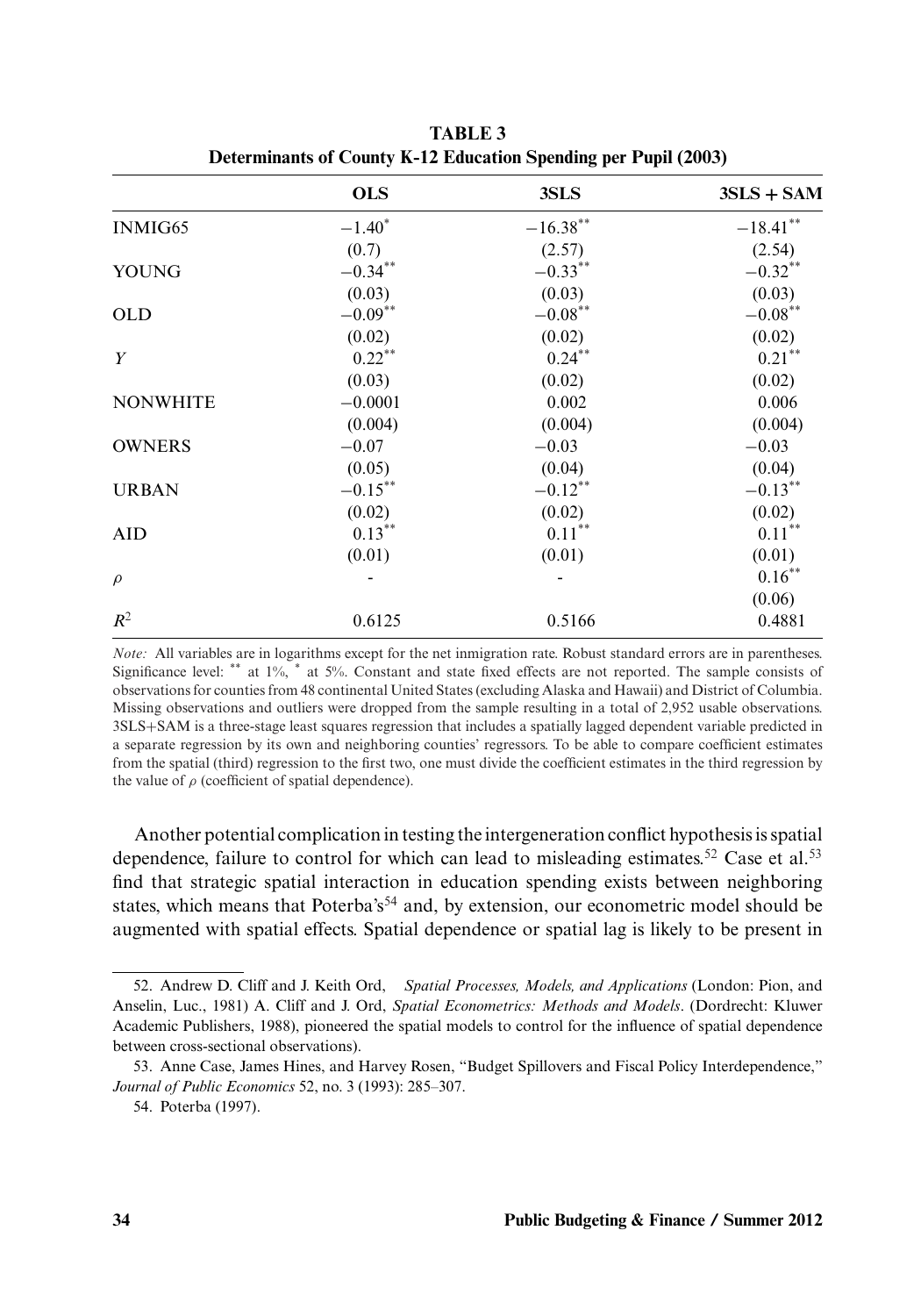situations where counties engage in some form of "yardstick" competition in taxation or government spending on highways, health care, education, and other public services and infrastructure. Localities often compete for businesses and migrants in their quest for greater economic wealth and development.<sup>55</sup> Our Lagrange multiplier test and previous studies on interstate competition suggest that the SAM, as opposed to the spatial error model (SEM), is the more appropriate specification of spatial effects for our analysis. Therefore, the third regression in Table 3 is estimated via 3SLS with the spatially lagged dependent variable *W*  $\times$  ED as shown in the equation below.

$$
ED_{i} = \beta_{0} + \beta_{1} \text{INMIG65}_{i} + \beta_{2} \text{YOUNG}_{i} + \beta_{3} \text{OLD}_{i} + \beta_{4} Y_{i} + \beta_{5} \text{AID}_{i}
$$
  
+  $\beta_{6} \text{OWNERS}_{i} + \beta_{7} \text{NONWHITE}_{i} + \beta_{8} \text{URBAN}_{i} + u_{j} + \rho W \times \text{ED} + \mu_{i}$   
INMIG65<sub>i</sub> =  $\gamma_{0} + \gamma_{1} \text{ED}_{i} + \gamma_{2} \text{YOUNG}_{i} + \gamma_{3} \text{OLD}_{i} + \gamma_{4} \text{NONWHITE}_{i}$   
+  $\gamma_{5} \text{UNEMP}_{i} + \gamma_{6} \text{COLLEGE}_{i} + \gamma_{7} \text{HV}_{i} + \gamma_{8} \text{SD}_{i} + v_{i}$  (3)

where  $\rho$  is the spatial dependence coefficient, *W* is the first-order contiguity spatial weight matrix, and  $W \times ED$  is the spatially lagged dependent variable predicted in a separate regression by the determinants in equation 1 and their spatial lags. We use a row-standardized contiguity matrix computed from latitude and longitude coordinates of geographic neighbors. In a row-standardized matrix the rows sum up to one and allow the spatial effects to be interpreted as the change in the "average" neighbor.

The estimates for this 3SLS model with spatial effects are shown in the third column in Table 3. They indicate that INMIG65, YOUNG, and OLD have a negative and statistically significant effect on education spending. To be able to compare the marginal effects (i.e., regression coefficients) across the three regressions, we must divide the coefficients from

<sup>55.</sup> Much of the research on interstate competition has focused on taxation and, to a much lesser extent, on government spending. For studies on interstate tax competition see Anne Case, "Interstate Tax Competition after TRA 86," *Journal of Policy Analysis and Management* 12, no. 1 (1993): 136–148; Bruno Heyndels and Jef Vuchelen, "Tax Mimicking Among Belgian Municipalities," *National Tax Journal* 51, no. 1 (1998): 89–101; Jan Brueckner and Luz Saavedra. "Do Local Governments Engage in Strategic Property Tax Competition?" *National Tax Journal* 54, no. 2 (2001): 203–229; Theiss Buettner, "Local Business Taxation and Competition for Capital: The Choice of the Tax Rate," *Regional Science and Urban Economics* 31, no. 2–3 (2001): 215–245, Federico Revelli, "Spatial Patterns in Local Taxation: TaxMimicking or ErrorMimicking?" *Applied Economics* 33 no. 9 (2001): 1101–1107; Jonathan Rork, "Coveting Thy Neighbors' Taxation," *National Tax Journal* 56, no. 4 (2003): 775–787; and Conway and Rork (2004). David N. Figlio, Van W. Koplin, and William E. Reid, "Do States Play Welfare Games?" *Journal of Urban Economics* 46, no. 3 (1999): 437–454; Luz Saavedra, "A Model of Welfare Competition with Evidence from AFDC," *Journal of Urban Economics* 47, no. 2 (2000): 248–279; and Katherine Baicker, "The Spillover Effects of State Spending," *Journal of Public Economics* 89, no. 2–3 (2005): 529–544, find evidence of competition in state spending on health and public welfare, while Case et al. (1993) find evidence of competition in aggregate as well as specific state expenditures on education, health care, and highways. In contrast, Donald Bruce, Deborah A. Carroll, John A. Deskins, and Jonathan C. Rork, "Road to Ruin? A Spatial Analysis of State Infrastructure Spending," (2006); available from: *http://web.utk.edu/*∼*dbr uce/bruce.carroll. desk ins.rork.road toruin.pdf*: accessed 20 April 2012, find evidence suggesting that states free-ride on positive spillover effects from infrastructure improvements by other states, which leads to a negative response to an increase in a neighbor's spending on infrastructure.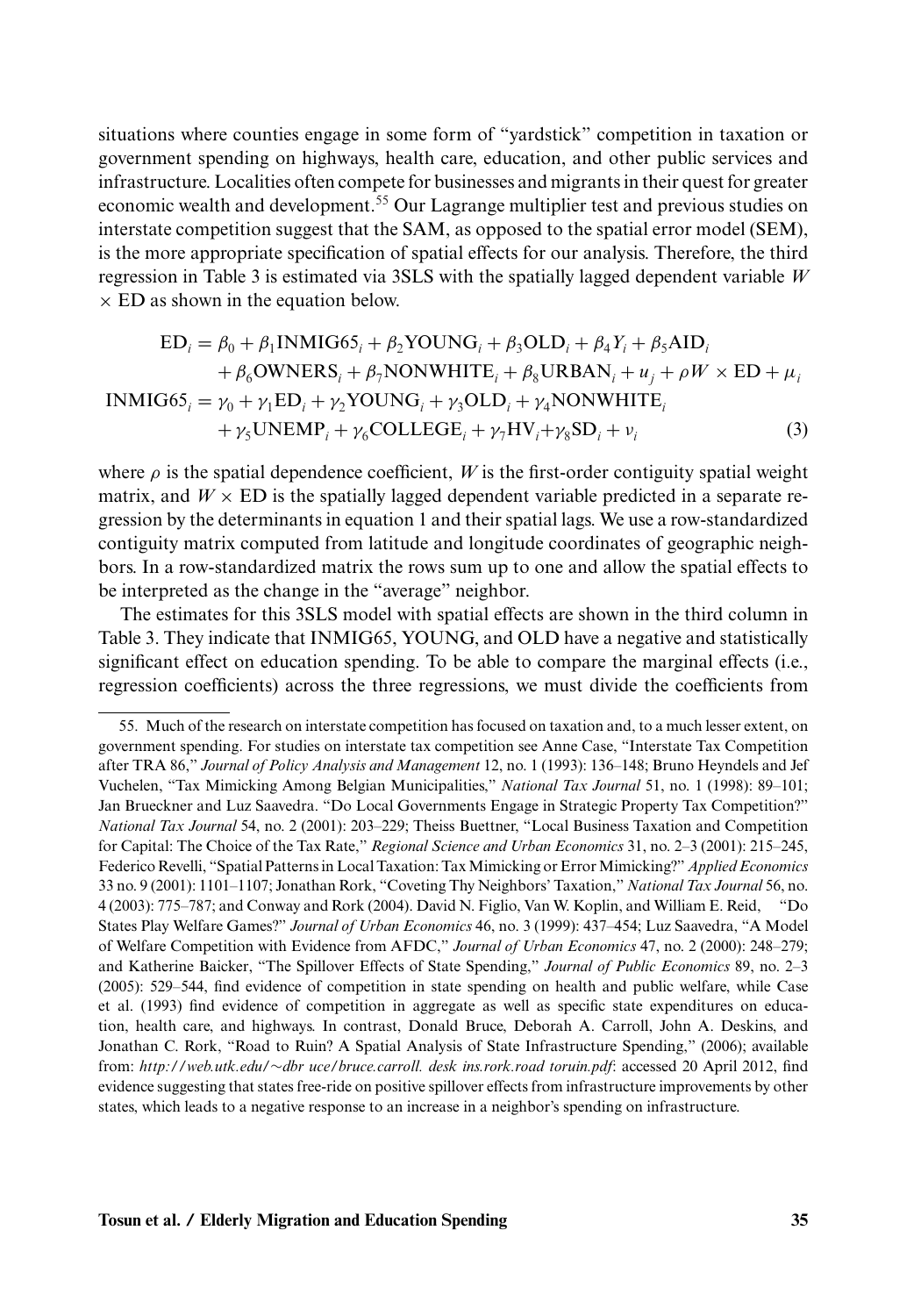the spatial regression by the value of  $\rho$  (0.16) because the marginal effects in the spatial regression also include the neighbor's influence.<sup>56</sup> Dividing the coefficient estimate (−18.41) for INMIG65 in the third regression in Table 3 by 0.16, we get a coefficient estimate of −115, which is much higher than the coefficient estimates in the previous two regressions.

Given significant spatial dependence (significant  $\rho$ ) and probable endogeneity, we believe that the third model/equation is most suitable for testing the intergeneration conflict hypothesis. Therefore, we estimate the 3SLS model with the spatially lagged dependent variable for the remaining elderly age groups. These estimates are shown in Table 4. They reveal that the negative effect of elderly net inmigration on K-12 education spending rises after the 55–64 age group, peaks at the 75–84 age group, and turns positive and significant for the 85+ age group. These estimates suggest that substantial difference (i.e. heterogeneity) exists between elderly age groups in their preferences for K-12 education spending at the county level.

The peak in preferences for lower education spending that occurs at the 75–84 age group is consistent with the rise and the decline in the voting turnout with age and a combination of rising income vulnerability and significantly lower benefits from public education for that age group. The relatively low coefficient for the inmigration rate for the 55–64 age group is also consistent with the intergenerational conflict hypothesis because the 55–64 age group is on the cusp between the working-age group and the elderly group and may still have children who could benefit from K-12 education. While the positive and significant coefficient for the 85 and older age group may seem surprising, it could be explained by the fact that life expectancy is significantly lower particularly for that age group. One might expect the elderly in that age group to be less resistant to local taxing and spending initiatives or more generous about public good provision. Another possible explanation is that individuals within this age group may be relocating to their "home" state to be close with family who may have school-age children.57,58

Overall, our county regressions show that elderly population shares and elderly inmigrants (with the exception of 85+ year olds) lower K-12 public education spending. This evidence is consistent with the intergeneration conflict hypothesis and Poterba's<sup>59</sup> original findings at the state level. The county regressions consistently show that per capita income increases K-12 education spending, while homeownership and urban population decrease it. The negative coefficient for the homeownership rate makes sense if one views, as does Poterba, the estimated equation as the demand schedule for education and the homeownership rate as the after-tax price of education. In contrast to the state-level regressions, the percentage of nonwhite population appears to have no significant or consistent effect on education spending.

<sup>56.</sup> Chong Won Kim, Tim T. Phipps, and Luc Anselin, "Measuring the Benefits of Air Quality Improvement: A Spatial Hedonic Approach." *Journal of Environmental Economics and Management* 45, no. 1 (2003): 24–39.

<sup>57.</sup> Longino (1979).

<sup>58.</sup> Longino and Serow (1992).

<sup>59.</sup> Poterba (1997).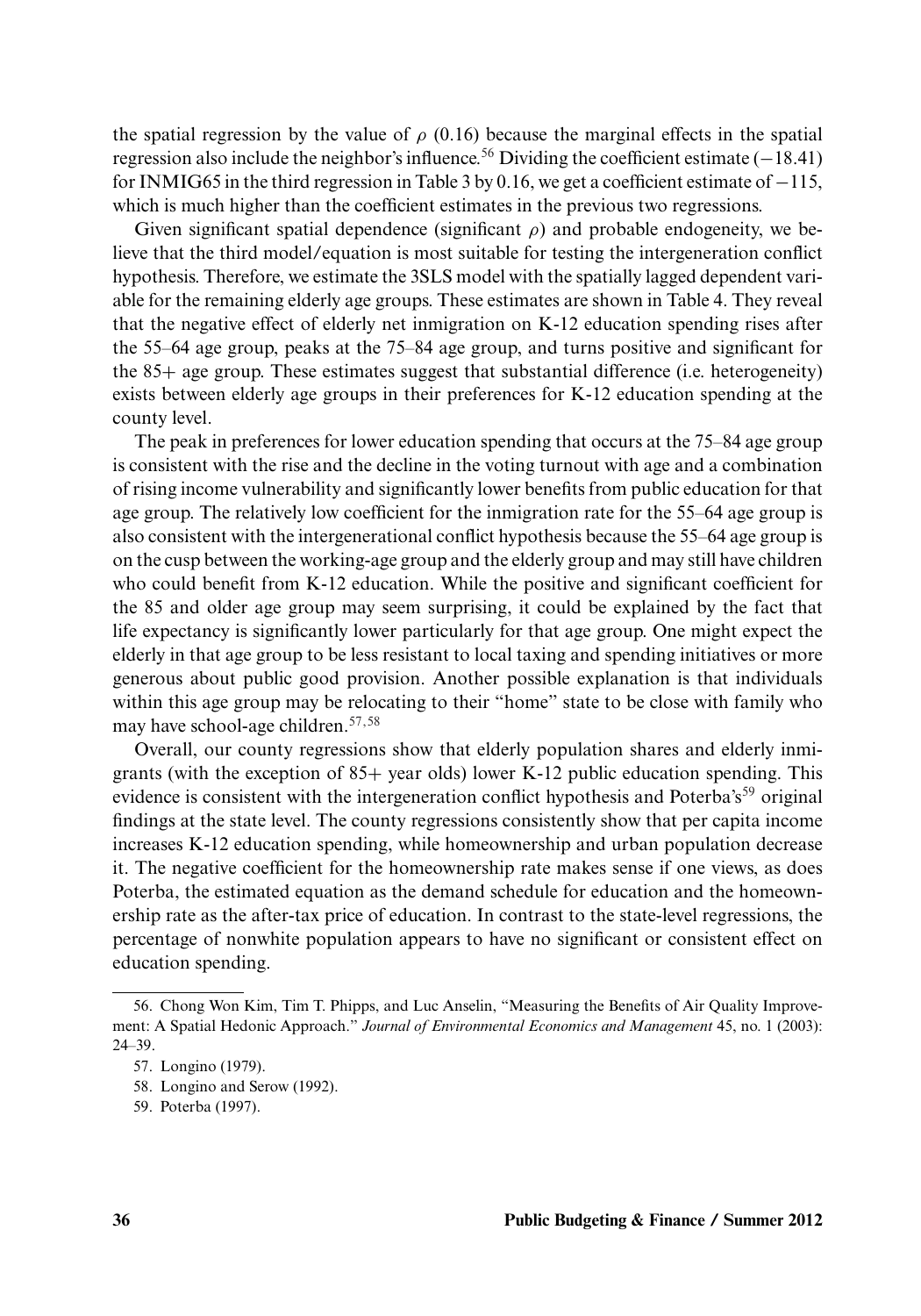|                 | $55 - 64$              | $65 - 74$             | $75 - 84$              | $85+$                  |
|-----------------|------------------------|-----------------------|------------------------|------------------------|
| <b>INMIG</b>    | $-13.79***$            | $-30.91***$           | $-115.28***$           | $43.25***$             |
|                 | (1.53)                 | (3.69)                | (14.74)                | (16.78)                |
| YOUNG           | $-0.40$ ***            | $-0.35***$            | $-0.24***$             | $-0.33***$             |
|                 | (0.03)                 | (0.03)                | (0.05)                 | (0.03)                 |
| <b>OLD</b>      | $-0.04^{***}\,$        | $-0.03***$            | $-0.20^{\ast\ast\ast}$ | $-0.06^{\ast\ast\ast}$ |
|                 | (0.02)                 | (0.02)                | (0.03)                 | (0.02)                 |
| Y               | $0.17^{\ast\ast\ast}$  | $0.19***$             | $0.18^{\ast\ast\ast}$  | $0.15***$              |
|                 | (0.02)                 | (0.02)                | (0.02)                 | (0.02)                 |
| <b>NONWHITE</b> | $0.08***$              | $0.007*$              | 0.004                  | 0.002                  |
|                 | (0.004)                | (0.004)               | (0.005)                | (0.004)                |
| <b>OWNERS</b>   | 0.01                   | $-0.02$               | 0.02                   | $-0.07*$               |
|                 | (0.04)                 | (0.04)                | (0.05)                 | (0.04)                 |
| <b>URBAN</b>    | $-0.17^{\ast\ast\ast}$ | $-0.14***$            | $-0.08^{\ast\ast\ast}$ | $-0.18^{\ast\ast\ast}$ |
|                 | (0.02)                 | (0.02)                | (0.03)                 | (0.02)                 |
| <b>AID</b>      | $0.11^{\ast\ast\ast}$  | $0.11^{\ast\ast\ast}$ | $0.10^{\ast\ast\ast}$  | $0.12***$              |
|                 | (0.01)                 | (0.01)                | (0.01)                 | (0.01)                 |
| $\rho$          | $0.21***$              | $0.17^{\ast\ast\ast}$ | $0.23***$              | $0.20***$              |
|                 | (0.06)                 | (0.06)                | (0.07)                 | (0.06)                 |
| $R^2$           | 0.53                   | 0.46                  | 0.66                   | 0.39                   |

**TABLE 4 Determinants of County K-12 Education Spending per Pupil by Age Group (2003)**

*Note:* Estimator: 3SLS + SAM. All variables are in logarithms except for the net inmigration rate. Robust standard errors are in parentheses. Significance level: \*\*\* at 1%, \*\* at 5%, \* at 10%. Constant and state fixed effects are not reported. The sample consists of observations for counties from 48 continental United States (excluding Alaska and Hawaii) and District of Columbia. Missing observations and outliers were dropped from the sample resulting in a total of 2,952 usable observations.  $3SLS + SAM$  is a three-stage least squares regression that includes a spatially lagged dependent variable predicted in a separate regression by its own and neighboring counties' regressors.

## **CONCLUDING REMARKS**

This paper reexamines Poterba's<sup>60</sup> pioneering study on the intergenerational conflict in public education financing by focusing on the U.S. county-level migration rates of the elderly rather than elderly population shares, as in Poterba's study. Our estimates based on a cross-sectional sample of 2,952 U.S. counties indicate that elderly inmigration significantly decreases county K-12 education spending per pupil. However, we find substantial heterogeneity in preferences for education preferences among elderly subgroups. For instance, the 55–64 age group has a relatively small detrimental effect on K-12 education spending, the 65–74 age group has a relatively strong negative effect, the 75–84 age group has the largest negative effect among all elderly groups, while the 85 and older age group has a significant positive effect on education spending per pupil. The coefficient estimates for

<sup>60.</sup> Poterba (1997).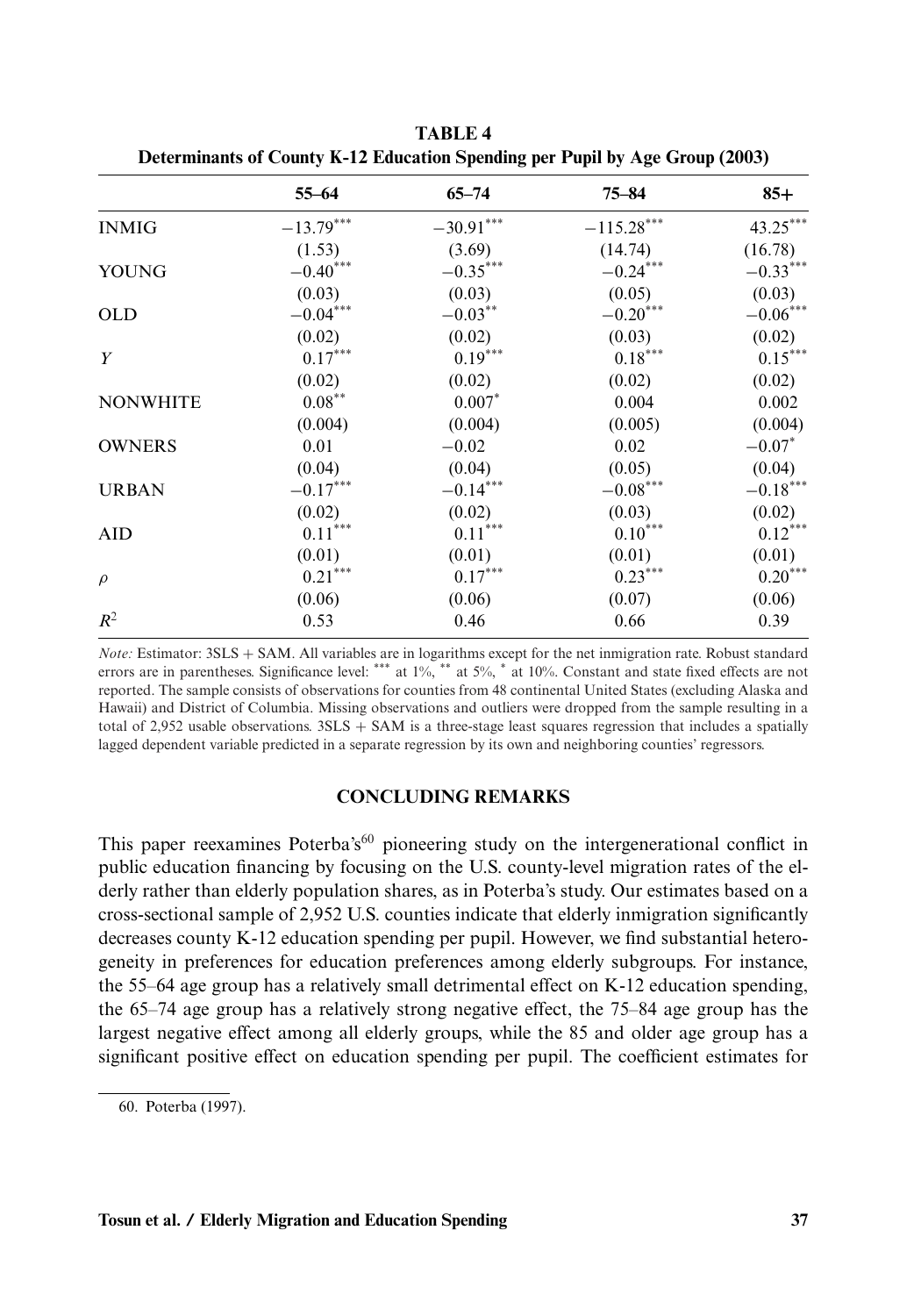elderly inmigration rates increase in magnitude after controlling for spatial dependence and endogeneity bias.

These estimates are consistent with the higher voting turnout and lower preferences for education exhibited by retirees, giving support to the intergenerational conflict hypothesis identified in Poterba's<sup>61</sup> paper. The implications of this finding is that the intergenerational conflict in education financing may lead to suboptimal level of education spending, resulting in lower future human capital and economic growth. This brings into policy debate retiree attraction policies in many states, particularly through various state and local tax breaks to the elderly.

Our study can be extended in the future with the addition of the Census 2010 data, which could reveal other insights in the face of the recent housing crisis, and subsequent financial crisis and the great recession. These recent developments have likely impacted both the elderly migration patterns and the link between elderly migration and education. Finally, it would be very interesting to see evidence on the intergenerational conflict using actual voting data on education-related initiatives at the local level. Such data were not available at the county level for the entire United States at the time of our study but studies focusing on elderly voting in multiple states at the same time would be valuable addition to this literature in the future.

| тлага глянско ани тлико      |                                                       |  |  |
|------------------------------|-------------------------------------------------------|--|--|
| <b>Variables</b>             | <b>Source</b>                                         |  |  |
| Education spending per pupil | United States Census Bureau: Public Education Finance |  |  |
|                              | Report 2003                                           |  |  |
|                              | http://www.census.gov/govs/www/school03.html          |  |  |
| Per capita personal income   | Bureau of Economic Analysis                           |  |  |
|                              | http://www.bea.gov/bea/regional/reis/                 |  |  |
| Population data              | United States Census Bureau: Population Estimates     |  |  |
|                              | http://www.cen sus.gov/popest/estimates.php           |  |  |
| Homeownership rate           | United States Census Bureau: Population Estimates     |  |  |
|                              | http://www.census.gov/popest/housing/files/HU-EST     |  |  |
|                              | $2004$ -CO csv                                        |  |  |
| Federal aid to states        | United States Census Bureau: Statistical Abstracts    |  |  |
|                              | http://www.census.gov/prod/www/abs/statab.html        |  |  |
| Unemployment rate            | United States Census Bureau: Statistical Abstracts    |  |  |
|                              | http://www.census.gov/prod/www/abs/statab.html        |  |  |
|                              |                                                       |  |  |

## **APPENDIX**

## **Data Sources and Links**

61. Poterba (1997).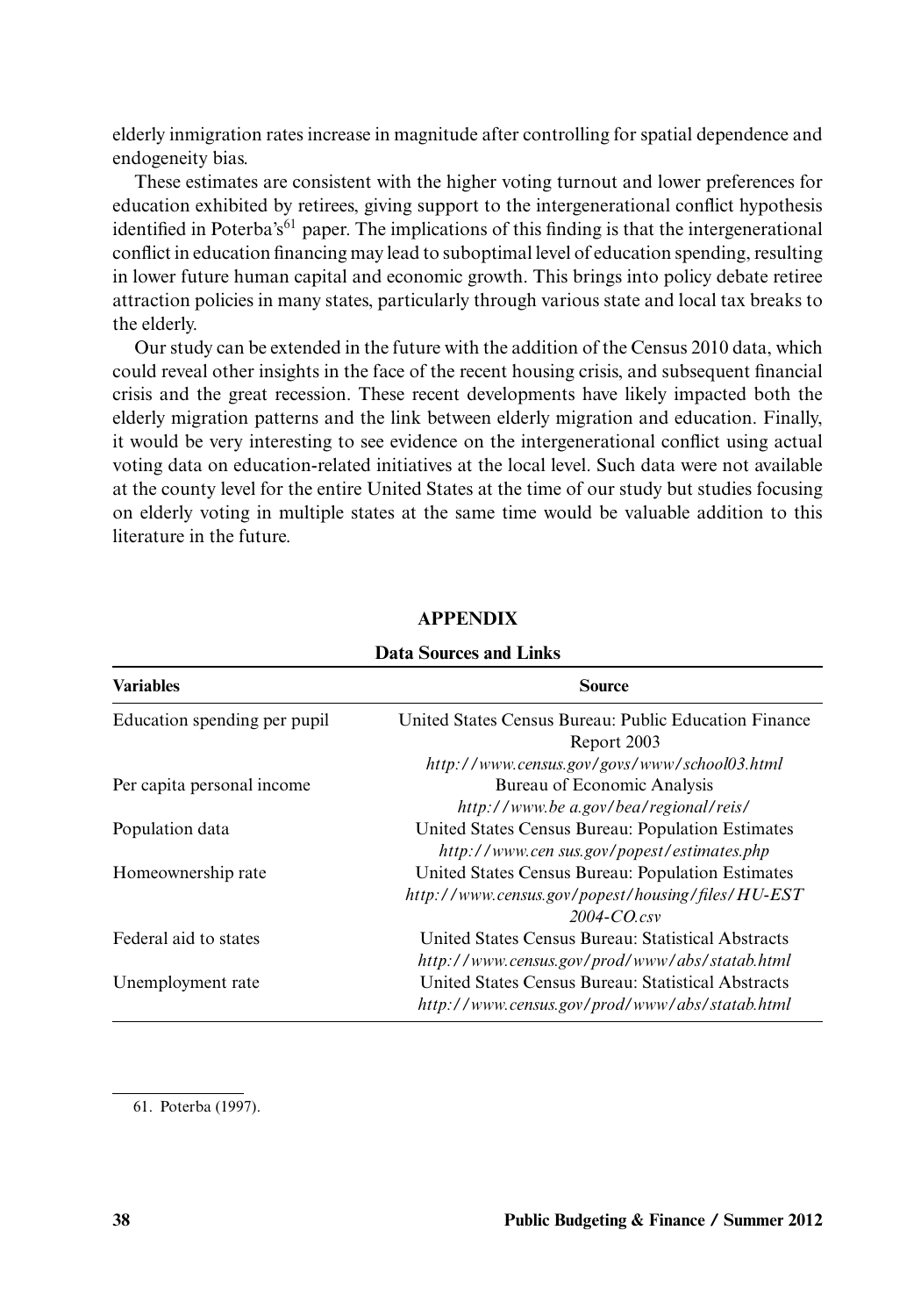# **APPENDIX**

## **(Continued)**

| <b>Variables</b>                    | <b>Source</b>                                      |
|-------------------------------------|----------------------------------------------------|
| College degree                      | United States Census Bureau: Statistical Abstracts |
|                                     | http://www.census.gov/prod/www/abs/statab.html     |
| School districts                    | United States Census Bureau: Statistical Abstracts |
|                                     | http://www.census.gov/prod/www/abs/statab.html     |
| Median house value                  | United States Census Bureau: Statistical Abstracts |
|                                     | http://www.census.gov/prod/www/abs/statab.html     |
| Elderly migration rates (1995–2000) | United States Census Bureau: 2000 PUM              |